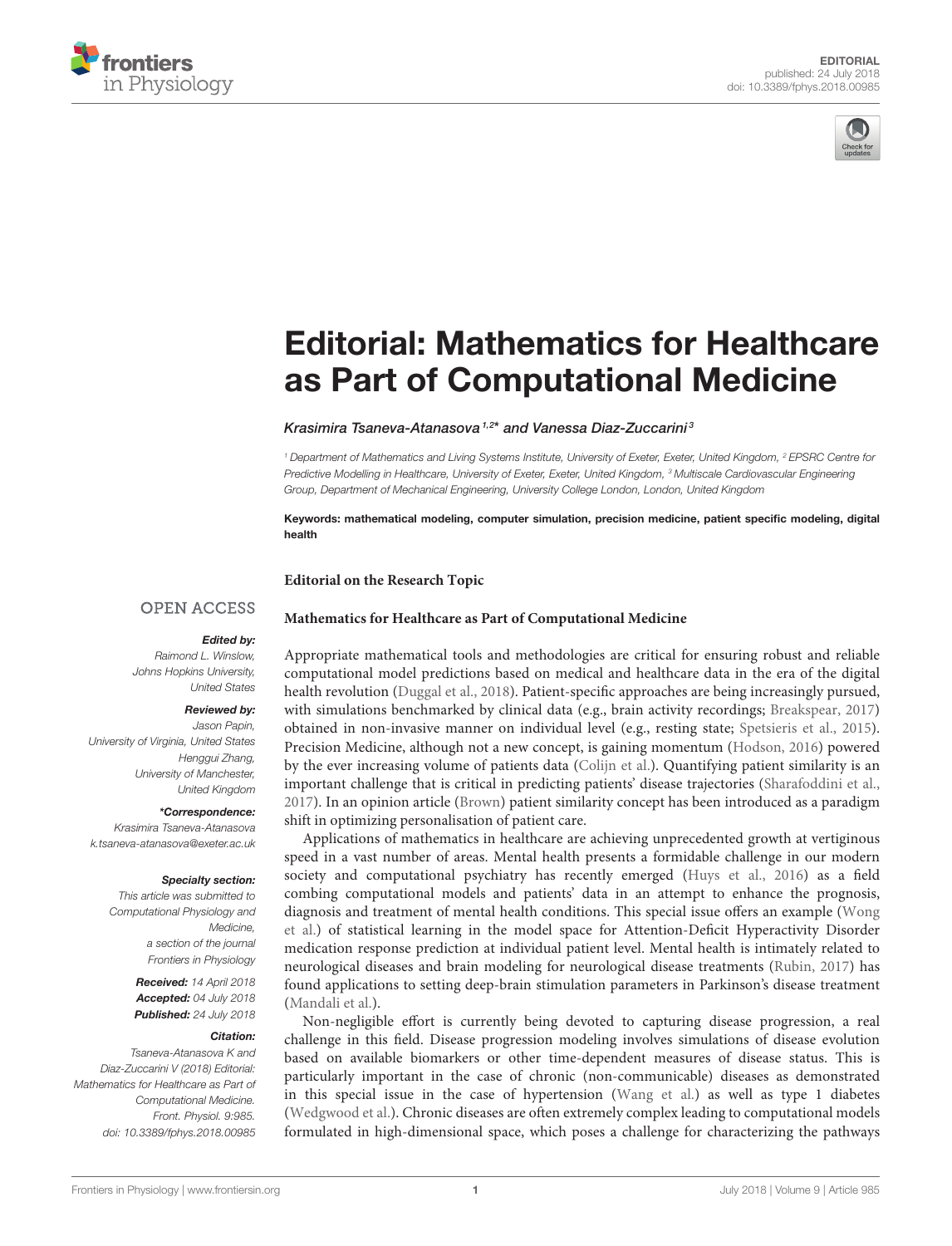of disease progression or patient-specific disease progression trajectories as discussed in [Colijn et al.](https://doi.org/10.3389/fphys.2017.00136) Computational cardiology encompasses mathematical modeling and computer simulation of dynamical processes in the heart and the cardiovascular system in health and disease [\(Trayanova et al., 2012\)](#page-2-2). An example of an application of computational cardiology is the use of subjectspecific computer models to predict neointimal hyperplasia in vein grafts [\(Donadoni et al.\)](https://doi.org/10.3389/fphys.2017.00226). Computational cardiology applications could help in improving clinical decision support systems in cardiac ablation therapy for example [\(Green et al.\)](https://doi.org/10.3389/fphys.2017.00496). Moreover, the use of collections of patient-specific models could provide a tool for pre-clinical and clinical assessment of disease pathology such as atherosclerosis and associated calcification [\(Alimohammadi et al.\)](https://doi.org/10.3389/fphys.2016.00238).

Computational oncology broadly refers to computational modeling and simulations of biological process underlying tumors' development and progression as well as cancer therapy including cancer biomarkers and drug effects [\(Barbolosi et al.,](#page-1-5) [2016\)](#page-1-5). An example of computational modeling of signaling pathways involved in multiple myeloma is presented in [Kendrick et al.](https://doi.org/10.3389/fphys.2017.00149) whereas [\(Iuliano et al.\)](https://doi.org/10.3389/fphys.2016.00208) presents a networkbased statistical methodology for cancer biomarker selection. Computational and mathematical pharmacology is becoming increasingly relevant for drug development. Mechanistic models has become more and more widely used and our understanding of the models' qualitative and quantitative behavior has improved [\(Krzyzanski and van Hasselt, 2018\)](#page-1-6). There are outstanding challenges, however, associated with parameter identifiability of pharmacodynamics models [\(Janzén et al.\)](https://doi.org/10.3389/fphys.2016.00590) as well as the estimation of drug absorption profiles in-vivo [\(Trägårdh et al.\)](https://doi.org/10.3389/fbioe.2017.00024).

Robust quantitative methods for identifying biologically/physiologically relevant computational model parameters from experimental data are critical for the successful applications of computational medicine in precision healthcare [\(Colijn et al.\)](https://doi.org/10.3389/fphys.2017.00136). This special issue presents several examples of such methodological developments in the case of quantifying: the biomechanical properties of human gallbladder [\(Li et al.\)](https://doi.org/10.3389/fphys.2017.00176); the forces involved in abrasion damage to skin [\(Jayawardana et al.\)](https://doi.org/10.3389/fphys.2017.00107); and intracellular calcium signals [\(Mackay et al.\)](https://doi.org/10.3389/fphys.2016.00525).

# **REFERENCES**

- <span id="page-1-5"></span>Barbolosi, D., Ciccolini, J., Lacarelle, B., Barlési, F., and Andr,é, N. (2016). Computational oncology—mathematical modelling of drug regimens for precision medicine. Nat. Rev. Clin. Oncol. 13, 242–254. doi: [10.1038/nrclinonc.2015.204](https://doi.org/10.1038/nrclinonc.2015.204)
- <span id="page-1-1"></span>Breakspear, M. (2017). Dynamic models of large-scale brain activity. Nat. Neurosci. 20, 340–352. doi: [10.1038/nn.4497](https://doi.org/10.1038/nn.4497)
- <span id="page-1-8"></span>Callahan, A., and Shah, N. H. (2018). "Machine learning in healthcare," in Key Advances in Clinical Informatics (Amsterdam: Elsevier), 279–291.
- <span id="page-1-7"></span>de Kraker, M. E., Stewardson, A. J., and Harbarth, S. (2016). Will 10 million people die a year due to antimicrobial resistance by 2050? PLoS Med. [13:e1002184. doi: 10.1371/journal.pmed.](https://doi.org/10.1371/journal.pmed.1002184) 1002184

Infectious disease modeling including the underlying mechanisms is becoming increasingly important in the face of the anti-microbial resistance and its associated clinical and public health burden [\(de Kraker et al., 2016\)](#page-1-7). Grasping the complexity of host-pathogen interactions remains a challenge and mathematical modeling and analysis could help designing appropriate disease management strategies at patient-specific level [\(Domínguez-Hüttinger et al.\)](https://doi.org/10.3389/fphys.2017.00115) that are necessary for implementation of precision healthcare [\(Colijn et al.\)](https://doi.org/10.3389/fphys.2017.00136) as well as to inform public policies related to vaccination, for example see [\(Hamami et al.\)](https://doi.org/10.3389/fphys.2017.00233).

By no means the topics included in this special issue are exhaustive. They are rather indicative of a wider range of problems specific to computational medicine that not only can be tackled by available mathematical approaches but also inspire the development of novel tools and techniques. Examples of methods that have not been included are machine learning and artificial intelligence for electronic health records analysis and usage [\(Callahan and Shah, 2018\)](#page-1-8). We hope that future Frontiers Research Topics will contain an increasing number of contributions within the scope of mathematics for healthcare as part of computational medicine.

# AUTHOR CONTRIBUTIONS

KT-A and VD-Z conceived and wrote the editorial.

## FUNDING

01/01/2016–31/12/2019 EP/N014391/1 EPSRC Centre for Predictive Modeling in Healthcare at the University of Exeter (£2,008,955).

# ACKNOWLEDGMENTS

We would like to thank all reviewers, particularly those of interdisciplinary background, for their constructive comments in an attempt to initiate a dialogue between theoreticians and practitioners in the articles of this special issue. KT-A gratefully acknowledges the financial support of the EPSRC via grant EP/N014391/1.

<span id="page-1-0"></span>Duggal, R., Brindle, I., and Bagenal, J. (2018). Digital healthcare: regulating the revolution. Br. Med. J. 2018:360. doi: [10.1136/bmj.k6](https://doi.org/10.1136/bmj.k6)

- <span id="page-1-2"></span>H[odson, R. \(2016\). Precision medicine.](https://doi.org/10.1038/537S49a) Nature 537:S49. doi: 10.1038/ 537S49a
- <span id="page-1-3"></span>Huys, Q. J., Maia, T. V., and Frank, M. J. (2016). Computational psychiatry as a bridge from neuroscience to clinical applications. Nat. Neurosci. [19, 404–413. doi: 10.1038/nn.](https://doi.org/10.1038/nn.4238) 4238
- <span id="page-1-6"></span>Krzyzanski, W., and van Hasselt, J. G. C. (2018). Special issue: mathematical pharmacology. J. Pharmacok. Pharmacodyn. 45, 1–1. doi: [10.1007/s10928-017-9566-5](https://doi.org/10.1007/s10928-017-9566-5)
- <span id="page-1-4"></span>Rubin, J. E. (2017). Computational models of basal ganglia dysfunction: the dynamics is in the details. Curr. Opin. Neurobiol. 46, 127–135. doi: [10.1016/j.conb.2017.08.011](https://doi.org/10.1016/j.conb.2017.08.011)